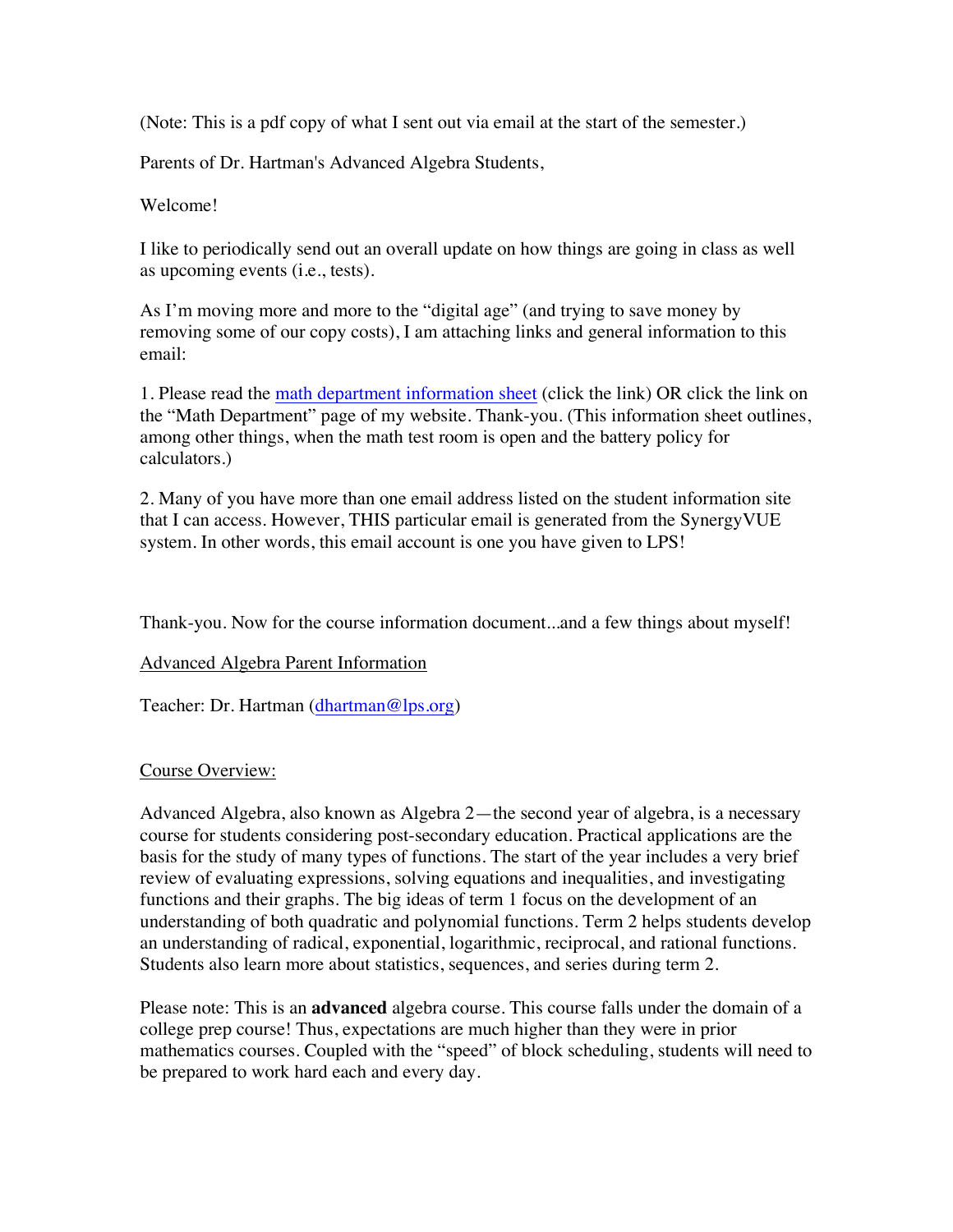Grading:

80% of the grade will be summative—based in tests, retests, cumulative tests, and the final

20% of the grade will be formative—based on in class work, out of class work, and quizzes

90-100 (A) 85-89 (B+) 80-84 (B) 75-79 (C+ 70-74 (C)  $65-69$  (D+) 60-64 (D) 0-59 (F)

\*Students earning a C+ or higher will be eligible to enroll in Pre-Calculus and/or AP Statistics.

\*\*Students earning passing grade of a C or lower will be required to enroll in (and successfully complete) Pre-College mathematics before taking Pre-Calculus and/or AP Statistics.

LSW teachers are committed to helping your student learn algebra during class. Should your student need additional time, teachers and NHS student tutors are available for extra help before and after school. Encourage your student to touch base with us when they need help.

Expectations for Students

Be willing to be a **thinker** each and every day Don't give up Keep focused on the learning, NOT on the cell phone! S.O.A.R.

Keys to success in class

Be in class every day, on time, and prepared Be respectful of oneself, others & property Fully participate in all activities Most importantly: try every day Again, keep focused on the learning, NOT on the cell phone! S.O.A.R.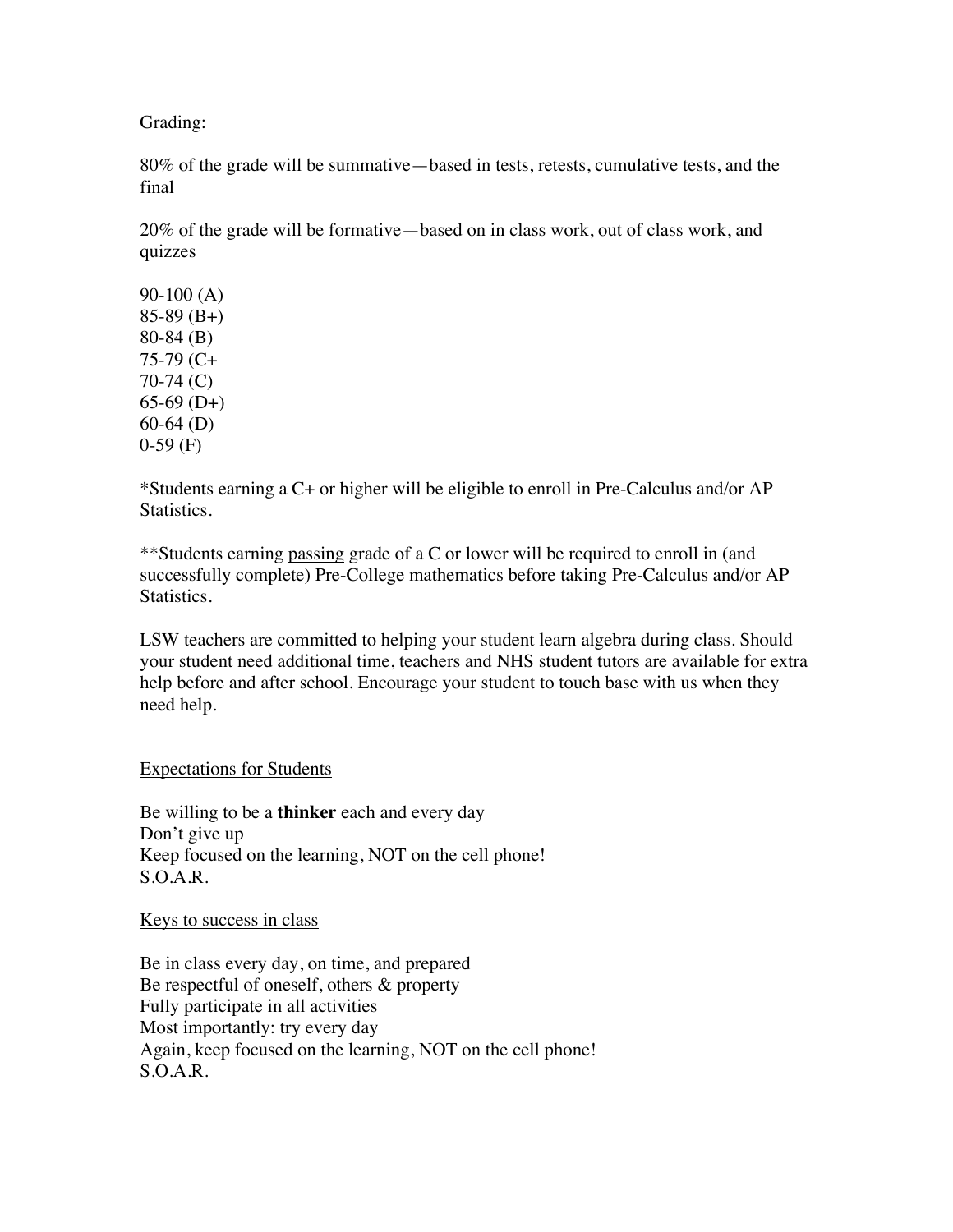## Top 10 List from Dr. Hartman

There are some very important things that I need to share with you regarding my life as well as your students' opportunity in my class. I think a top 10 list would help to get my thoughts down.

1. My oldest child started 7th grade this fall in Waverly and my youngest started 4th grade! While I am so excited for both of them, I am nervous like any parent. Lauren and Brianna mean the world to me! I want both to have a safe and meaningful experience each and every day. I expect nothing less than the best from the school, staff, and fellow classmates. I know you love your children as much as I love mine. You expect the best for them at school at all times. I keep this in mind everyday.

2. The best way to reach me is via email: dhartman@lps.org Again, I try to send out updates, kind of like a class newsletter, every two weeks or so.

3. Some of your children are involved in a lot! Balance is a goal for so many teenagers. From sports and clubs to work and family time, keeping a healthy balance is a necessity for all of us! Being a husband, father, teacher, department chair, and college instructor, I struggle with balance every week. I understand when your child feels a bit overwhelmed during various times of a course.

4. My website: teachers.lps.org/dhartman I try to post my assignments daily. This website gives you a chance to know what we are doing in class, allows you to check up on your student on a daily basis, and helps those who miss class. (Please use the VUE, as well, to check your student's grade)

5. Videos: I use my iPad to create "help" videos. There will be a help video for every review assignment handed out. I go through each and every problem on the review…sometimes I even offer more than one approach. There are times I create a "help" video for a concept that students struggle with (past or present). There are also times that I create a "lesson" video, created during the time I am actually teaching. I have made these in the past when large numbers of students are absent or the content is just of that "critical" type. These videos have helped so many students in the past. Students will find the links to my videos on the assignment log on the website.

6. Learning teams. As part of my work around the research agenda with Math in the Middle at UNL when I was a Ph.D. student, we extensively examined and used learning teams. I try very hard to develop a community within in my classes here at LSW. I often have students sit by different peers, encourage them to make good choices of who they work with during board work time, and encourage them to form study groups off-campus (at night), in the morning in the commons, math study area (B118 forum), or even in my room. More learning happens for students who tap into the resources of their peers. This will look different than many of the math classes both you and I were part of back when we were in school.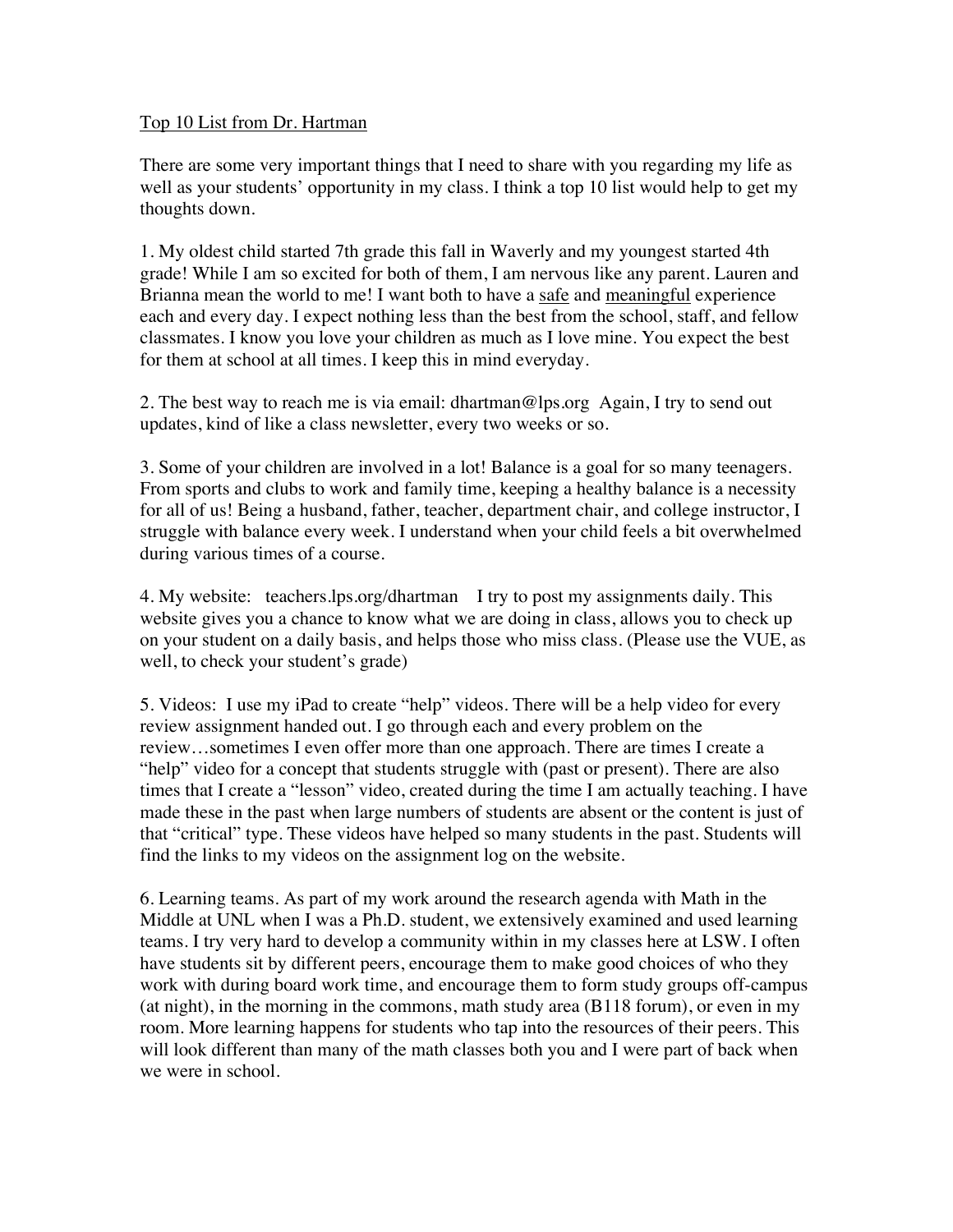7. Homework. I have witnessed a culture of students at LSW who just don't do homework anymore. Whether they claim they don't have time or just don't want to, this "condition" is detrimental to learning. The point of homework is for students to practice certain things at home which in turn helps me know what direction I need to take the class and individual students. There will be times I create video that goes over the homework. Sometimes I will grade all or part of the homework. Other times I will ask students to post all work and solutions around the room for us to discuss as a class. Still other times I will hand out a worked-out solution manual. Students must practice before the next class period and must have some sort of feedback. Please monitor your student's homework completion. (Practice, practice, practice!!!)

8. Phones, phones, phones…. I cannot even begin to explain what a distraction phones have become in school. Far too many students are texting one another during class. Some keep their phones on their laps and even become disrespectful to teachers when teachers ask for the phone. Some students get a text from a friend to meet them at the drinking fountain and such…during class! Some students take calls during class (even from parents who call them!). I encourage students to have their phones on silent, visible at the front end of their desk. Students can always check their text messages and voice mail during passing times. If there is an emergency, the office can quickly notifiy a student to call home. Thank-you.

We are also beginning to hear about more and more cases where students are using their phones to cheat. Students of this generation must find a balance of when it's OK to use a phone in school. For students in the mathematics department, the only time to use a phone is between classes and NOT during the 90-minute block. I must have your student's focus…please remind your students of the expectations. I actually place a piece of blue tape on the desks and ask students to place their phones on their tape for the duration of the class.

9. Math Standards and Habits of Mind. The National Council of Teachers of Mathematics released the Principles and Standards for School Mathematics in 2000 and identified five content standards and five process standards that should permeate students' math experiences in school. The content standards are easily recognizable (Number & Operations, Algebra, Geometry, Measurement, and Data Analysis & Probability). The process standards are less familiar but will serve as the common thread for all work we do in this class:

- Problem Solving
- · Reasoning & Proof
- · Communication
- **Connections**
- · Representation

I have posted these five in the back of my room and will refer to them often. Some of you may have hear of the "Common Core" at the national level. While Nebraska is one of the few states that has not adopted the "Common Core" standards, (a) I think that we will